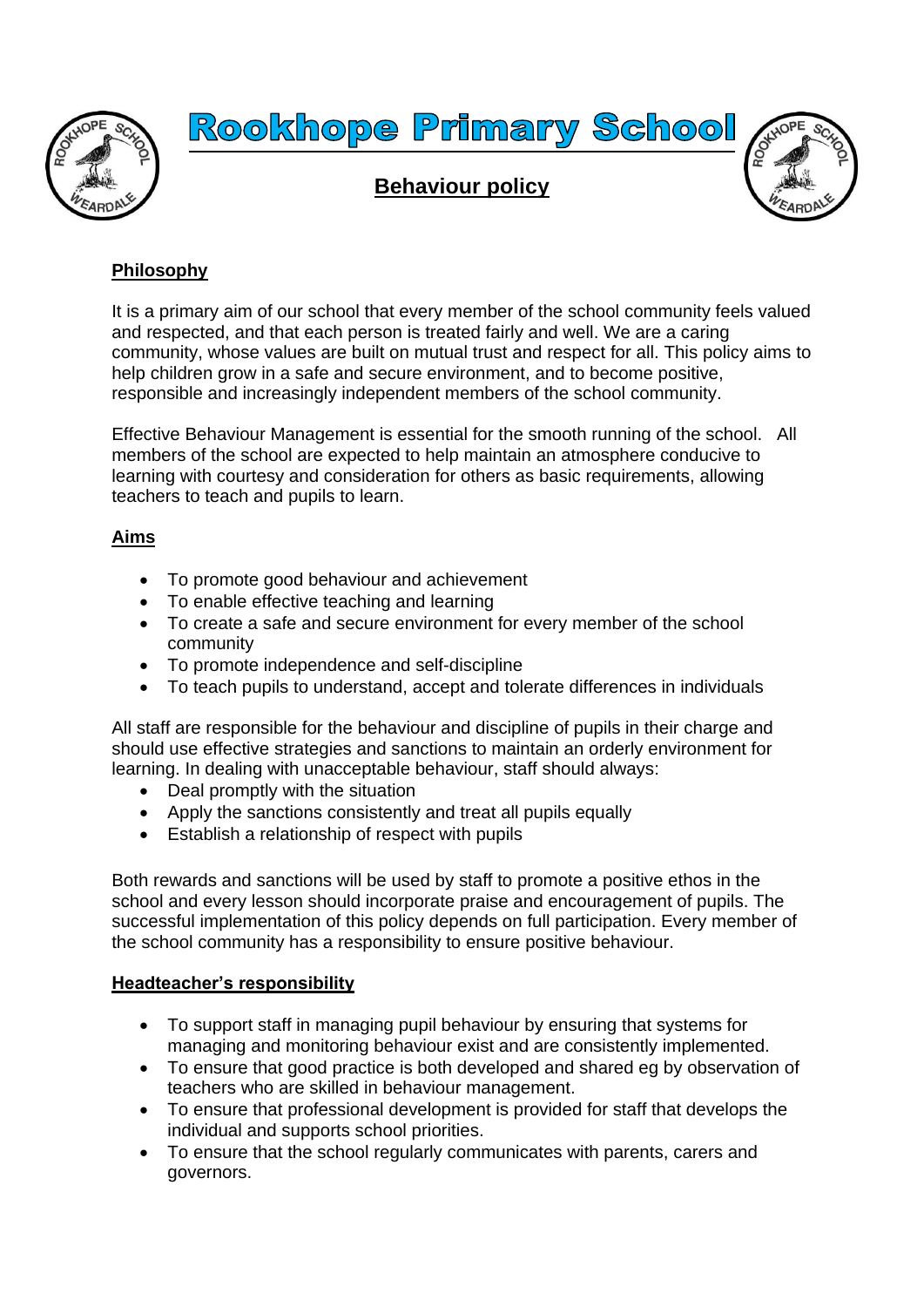- To provide effective support for teachers presented with extremely challenging and uncooperative pupil behaviour.
- To provide clear leadership and support for the school's behaviour policy.
- To provide a visible and dependable support to staff.
- To ensure a curriculum is in place that stimulates and motives all pupils, particularly the most vulnerable.

## **Staff responsibility**

To provide opportunities for pupils to learn to the best of their ability by setting suitable learning challenges, removing barriers to learning and accepting diversity.

- To provide a stimulating environment for learning.
- To teach positive behaviour.
- To plan and prepare stimulating lessons.
- To teach respect by treating pupils with fairness and consistency.
- To teach interpersonal skills by promoting positive, supportive relationships between pupils.
- To support the school's positive behaviour policy.
- To maintain positive communications between home and school.
- To provide guidance and assistance to individuals as necessary.

### **Governors' responsibility**

- To monitor the effectiveness of the school's Positive Behaviour Policy.
- To support the Headteacher and Assistant Headteacher in the monitoring of behaviour.

## **Parents' responsibility**

- To ensure their child's regular attendance and punctuality at school.
- To co-operate with the school to ensure that their child follows the school's Positive Behaviour Policy.
- To ensure their child is ready to learn when attending school.
- To keep the teacher / Headteacher aware of any circumstances which may affect their child's learning and behaviour.
- To maintain regular contact with the school through attendance at Parent's Evenings, and, as appropriate, through letters, face to face contact or telephone calls.
- To encourage and support their child in the completion of homework.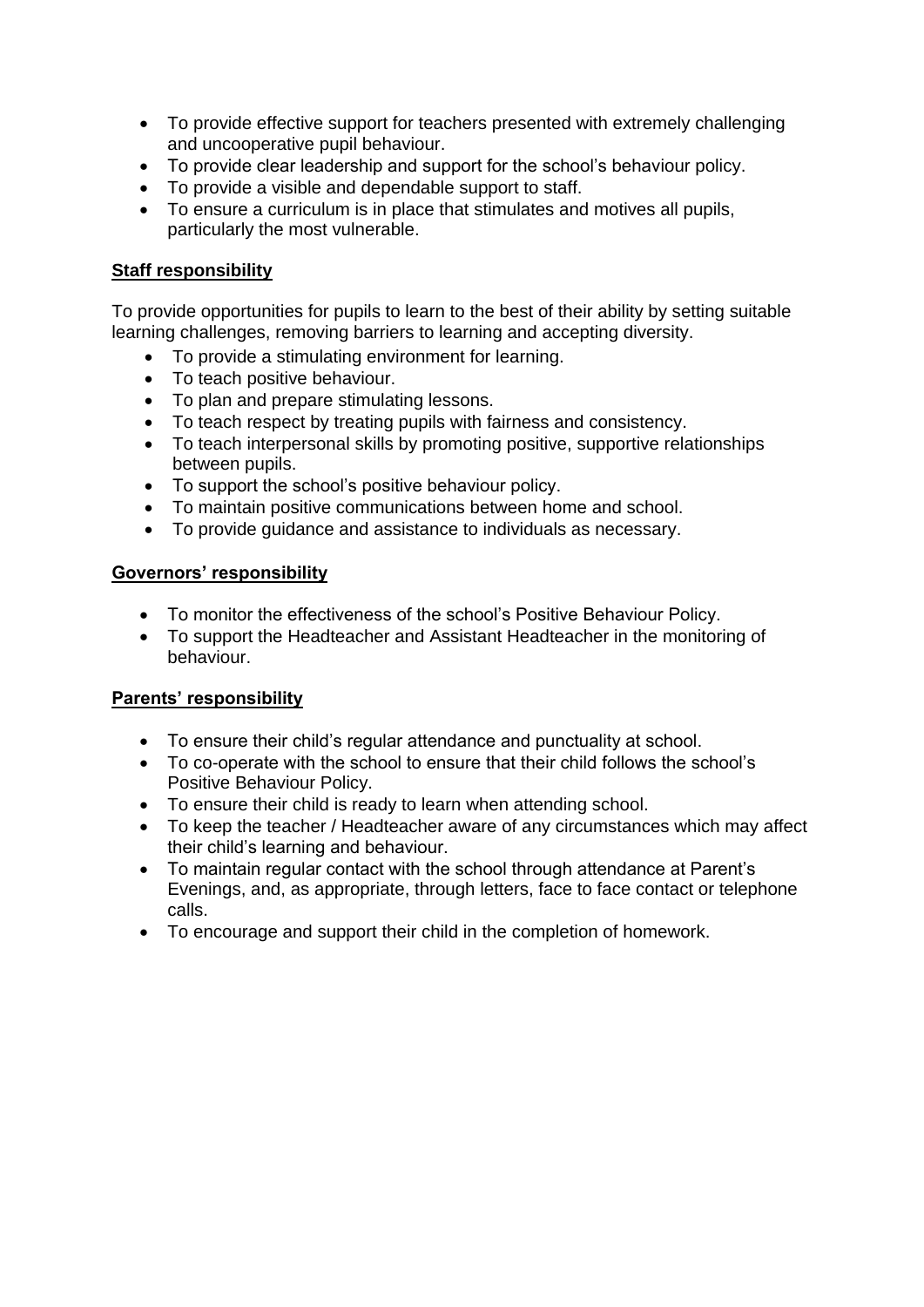## **School Rules**

The following school rules have been agreed between pupils and staff and are displayed in each classroom and the school hall. These are regularly reinforced by all staff.

#### Our school rules

- We listen carefully and follow instructions.
- We always work hard and try our best.
- We are polite to everyone and speak kindly to each other and to staff.
- We use good manners at all times.

#### Our playground rules

- We include everyone in our games.
- We use kind words and are respectful to everyone.
- We keep hands and feet to ourselves.
- We follow instructions given by staff.

#### **Rewards**

- Verbal praise
- Marbles in the Golden Time jar
- Golden time
- Name displayed on the gold star
- Stickers
- Special certificates
- Headteacher's awards
- Special mention in Celebration Assembly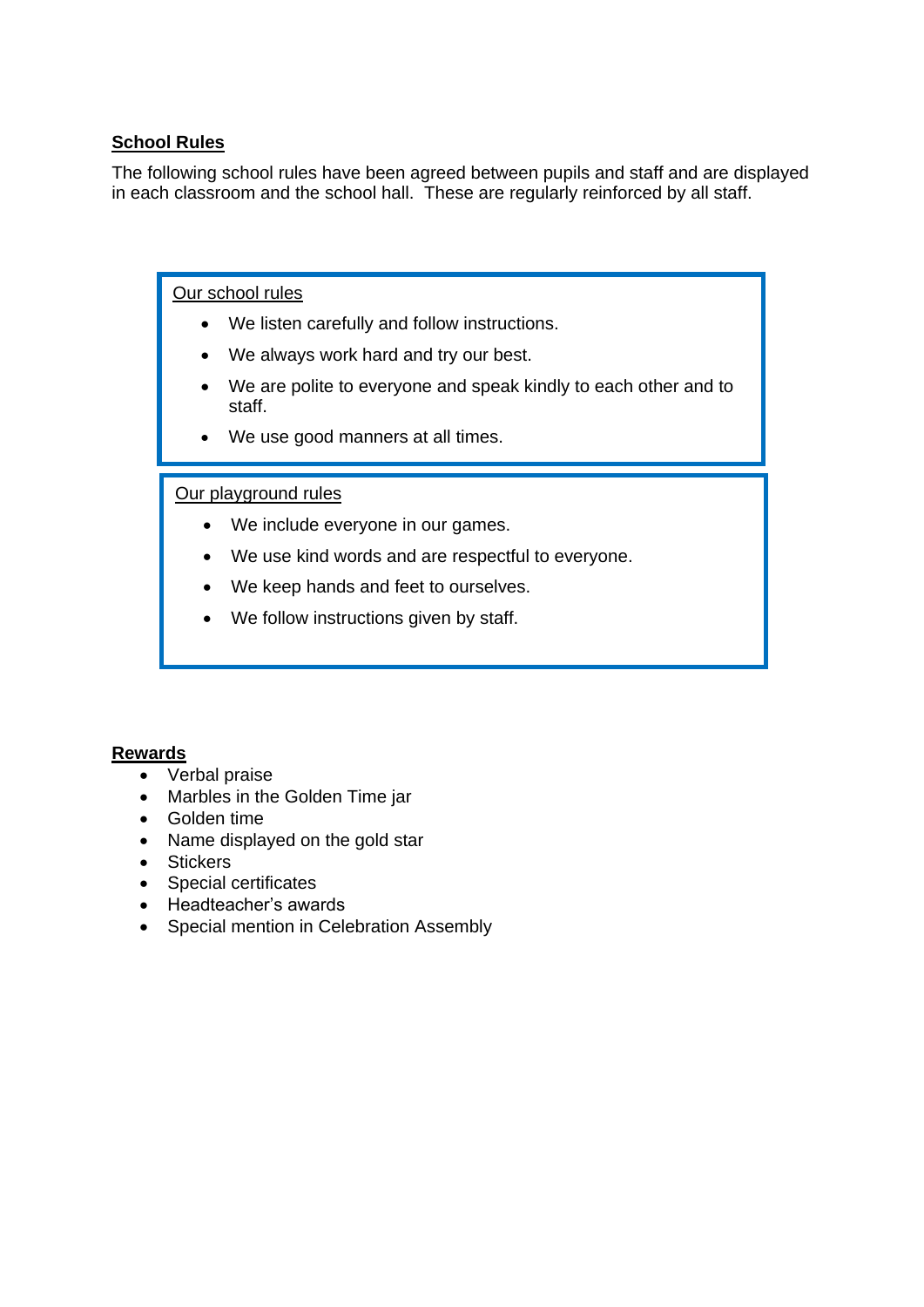# **Sanctions**

At Rookhope School we operate a "traffic light" system of behaviour management. Pupils names are displayed on the green traffic light at the start of each day and a log is kept throughout the week recording any incidents that have required "traffic lighting" a pupil.

| Possible inappropriate                                                                                                                                                                                                                                                                                                          | <b>Stage</b>                                                                                          | <b>Consequences</b>                                                                                                                                                                                                                                                                                                                         |
|---------------------------------------------------------------------------------------------------------------------------------------------------------------------------------------------------------------------------------------------------------------------------------------------------------------------------------|-------------------------------------------------------------------------------------------------------|---------------------------------------------------------------------------------------------------------------------------------------------------------------------------------------------------------------------------------------------------------------------------------------------------------------------------------------------|
| behaviours                                                                                                                                                                                                                                                                                                                      |                                                                                                       |                                                                                                                                                                                                                                                                                                                                             |
| <b>Low Level Disruption</b><br>eg chatting, lack of<br>concentration, lack of work<br>or lack of effort completing<br>the work, misuse of<br>equipment, lack of respect,<br>not following instructions,<br>arriving late to class<br>following playtime /<br>lunchtime, shouting out of<br>answers when asked to put<br>hand up | 1<br>Dealt with by teacher in<br>class.                                                               | Verbal reprimand, look, use<br>of pupil's name, moving<br>pupil, use of 'amber' on<br>traffic light.<br>If the child does not<br><i>improve their behaviour</i><br>at this point, it moves into<br>Stage 2.                                                                                                                                 |
| <b>Persistent Low</b><br>Level<br>disruption eg<br>continuation of<br>the above into<br>same or future<br>lesson                                                                                                                                                                                                                | $\overline{2}$<br>Dealt with by teacher in<br>class or staff may ask HT/<br>AHT to speak to the child | Children placed on 'red' on<br>traffic light which constitutes<br>a 'warning'. The child will<br>then miss 5 minutes of<br>playtime or Golden Time. If<br>a child receives more than<br>1 red traffic light in a week,<br>the teacher will speak to<br>their parent or carer.                                                               |
| <b>Serious disruption</b><br>Serious incident: e.g.<br>someone has been<br>physically harmed, serious<br>verbal or physical<br>aggression or behaviour<br>that puts others in<br>immediate danger,<br>behaviour that could lead to<br>an exclusion from school.                                                                 | Stage 3<br>Dealt with by HT/AHT                                                                       | Red traffic light.<br>Headteacher called<br>immediately, child<br>withdrawn from lesson/<br>situation. At HT's discretion<br>child may be isolated for<br>remainder of day.<br>Parents/carers to be<br>notified. External agency<br>support such as LA<br><b>Behaviour Support Team</b><br>may become involved if<br>repeated issues occur. |

## **Exclusions**

If a pupil continues to behave in an unacceptable manner or they are endangering other pupils, themselves or staff, it may be necessary to exclude them. In this instance the Headteacher or Acting Headteacher will follow the guidance from the DFE "[Exclusion from maintained schools,](https://www.gov.uk/government/uploads/system/uploads/attachment_data/file/269681/Exclusion_from_maintained_schools__academies_and_pupil_referral_units.pdf) academies and [pupil referral units in England"](https://www.gov.uk/government/uploads/system/uploads/attachment_data/file/269681/Exclusion_from_maintained_schools__academies_and_pupil_referral_units.pdf) February 2015.